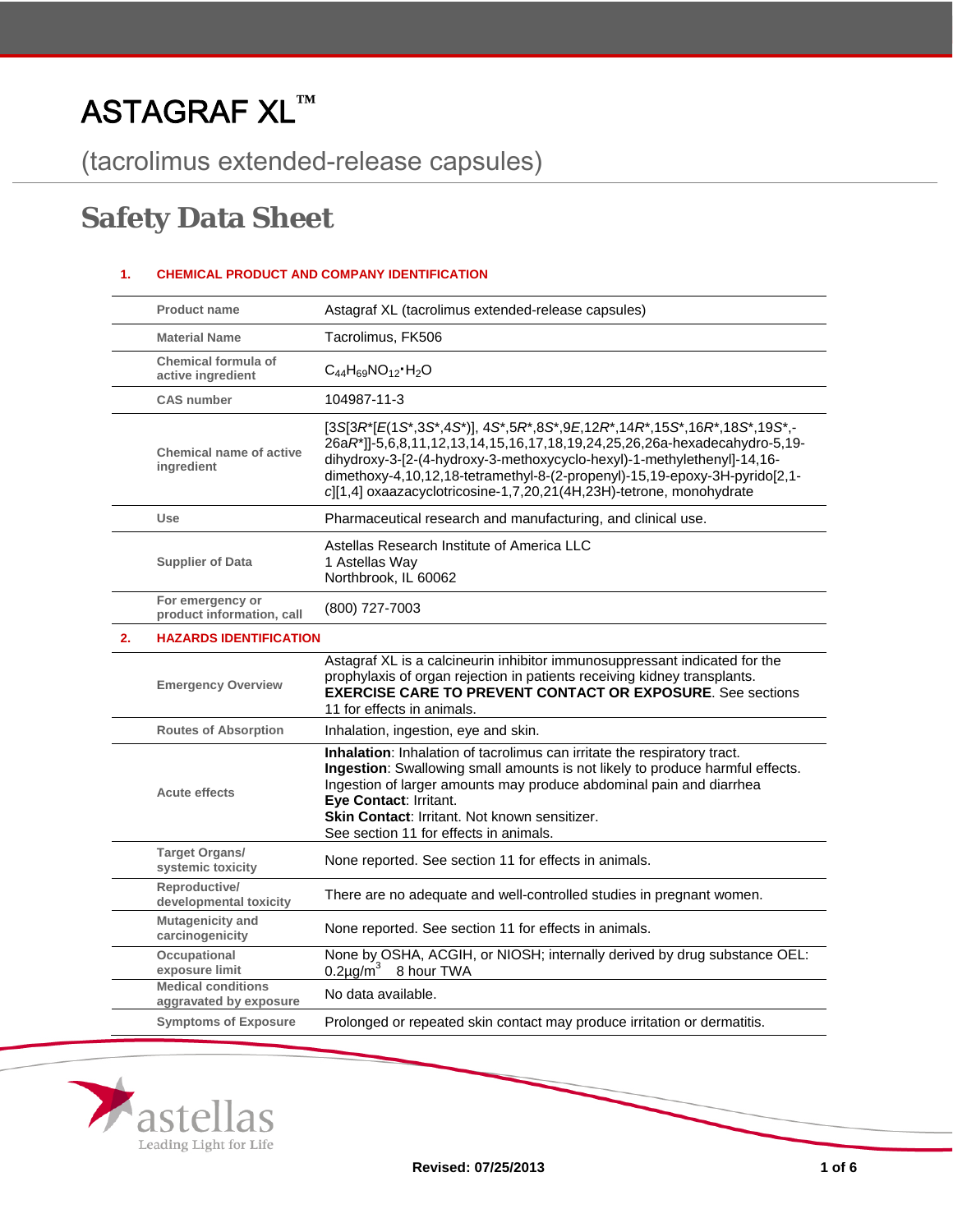## **3. COMPOSITION/INFORMATION ON INGREDIENTS**

| <b>Specific chemical</b><br>identity | [3S[3R*[E(1S*,3S*,4S*)], 4S*,5R*,8S*,9E,12R*,14R*,15S*,16R*,18S*,19S*,-<br>26aR*]]-5,6,8,11,12,13,14,15,16,17,18,19,24,25,26,26a-hexadecahydro-5,19-<br>dihydroxy-3-[2-(4-hydroxy-3-methoxycyclo-hexyl)-1-methylethenyl]-14,16-<br>dimethoxy-4,10,12,18-tetramethyl-8-(2-propenyl)-15,19-epoxy-3H-pyrido[2,1-<br>cl[1,4] oxaazacyclotricosine-1,7,20,21(4H,23H)-tetrone, monohydrate |
|--------------------------------------|--------------------------------------------------------------------------------------------------------------------------------------------------------------------------------------------------------------------------------------------------------------------------------------------------------------------------------------------------------------------------------------|
| <b>OSHA PEL</b>                      | No data available.                                                                                                                                                                                                                                                                                                                                                                   |
| <b>ACGIH TLV</b>                     | No data available.                                                                                                                                                                                                                                                                                                                                                                   |
|                                      | Inactive ingredients include ethylcellulose NF, hypromellose USP, magnesium stearate NF and lactose<br>monohydrate NF. The ingredients are directly proportional across all capsule strengths. The capsule shell<br>contains gelatin NF, titanium dioxide USP, ferric oxide NF, and sodium lauryl sulfate.                                                                           |

#### **4. FIRST AID MEASURES**

| Eye contact  | Immediately flush with water for at least 15 minutes.                                                                                                                                                                                             |
|--------------|---------------------------------------------------------------------------------------------------------------------------------------------------------------------------------------------------------------------------------------------------|
| Skin contact | Remove contaminated clothing immediately. Flush area with water for at least<br>15 minutes. Seek medical attention.                                                                                                                               |
| Inhalation   | Move person to fresh air immediately. Give artificial respiration and<br>cardiopulmonary resuscitation (CPR) if required. Seek medical attention.                                                                                                 |
| Ingestion    | If swallowed, vomiting may occur spontaneously, but DO NOT INDUCE. If<br>vomiting occurs, keep head below hips to prevent aspiration into lungs. Never<br>give anything by mouth to an unconscious person. Seek medical attention<br>immediately. |

For Adverse Reaction Reporting, call 800-727-7003, Monday through Friday 8:00 AM to 4:30 PM CST, or email: safety-us@astellas.com.

## **5. FIRE-FIGHTING MEASURES**

| Extinguishing<br>media | Water spray, dry chemical, carbon dioxide or foam as appropriate.            |
|------------------------|------------------------------------------------------------------------------|
| Special fire-fighting  | When heated to decomposition it emits toxic fumes. Burns with an almost non- |
| procedures             | luminous flame which is difficult to detect in strong light.                 |

## **6. ACCIDENTAL RELEASE MEASURES**

| If a capsule is accidentally crushed, using gloves, immediately wipe up the<br>In case of spill or release<br>materials using a wet cloth or paper towel and discard. If capsule intact, pick up<br>capsules – no special handling required. |
|----------------------------------------------------------------------------------------------------------------------------------------------------------------------------------------------------------------------------------------------|
|----------------------------------------------------------------------------------------------------------------------------------------------------------------------------------------------------------------------------------------------|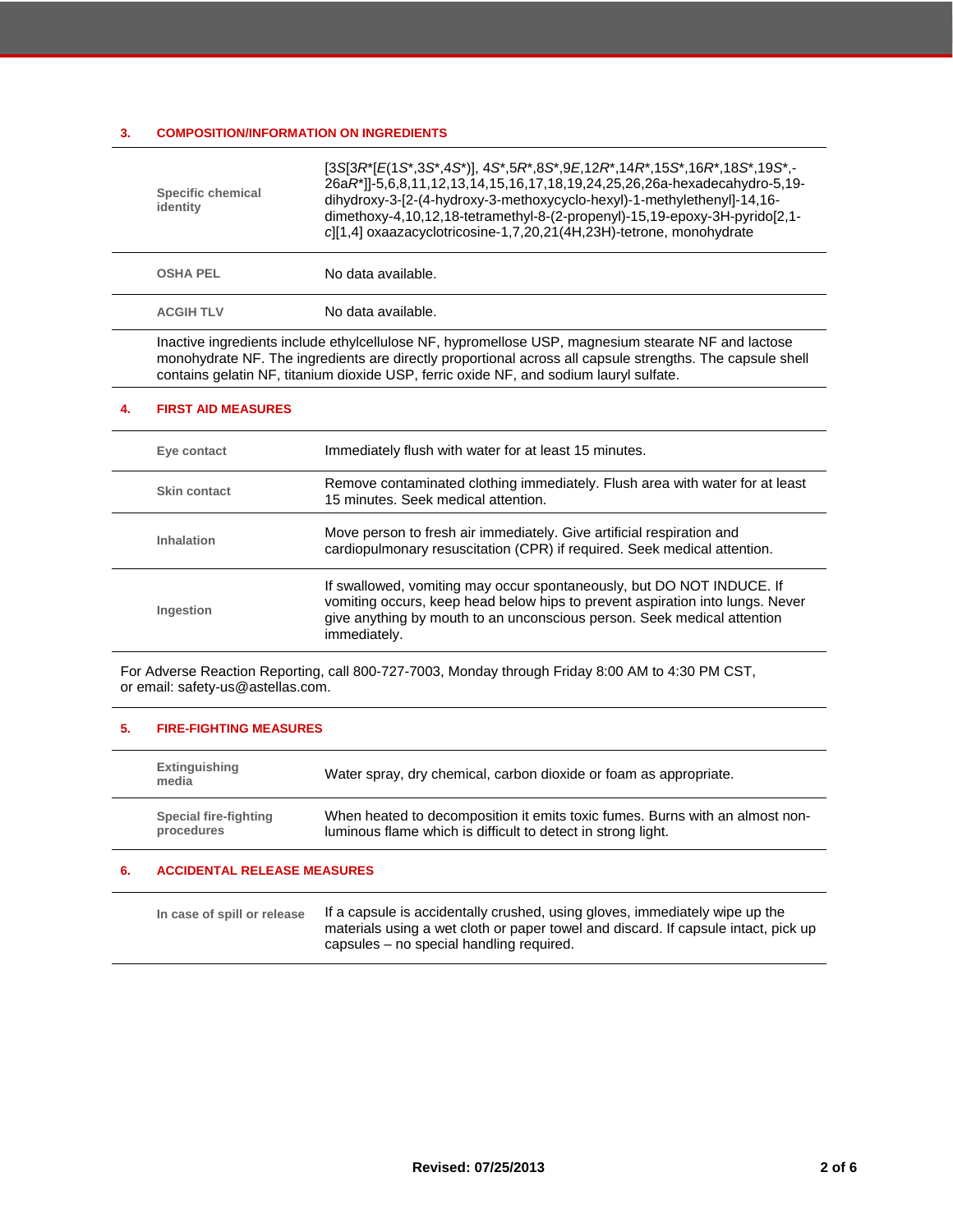## **7. HANDLING AND STORAGE**

|    | <b>Special</b><br>precautions-<br><b>Storage</b>         | Avoid breaking or crushing capsules. Wash hands thoroughly after handling.<br>Store in a cool, dry well-ventilated location, away from any area where the fire<br>hazard may be acute.                                                                                                                                                                                                                                                                                                                                                                        |
|----|----------------------------------------------------------|---------------------------------------------------------------------------------------------------------------------------------------------------------------------------------------------------------------------------------------------------------------------------------------------------------------------------------------------------------------------------------------------------------------------------------------------------------------------------------------------------------------------------------------------------------------|
|    |                                                          | Store at 15°C-30°C (59°F-86°F).                                                                                                                                                                                                                                                                                                                                                                                                                                                                                                                               |
|    | <b>Label precautionary</b><br>statement                  | Material intended for pharmaceutical research, manufacturing, and clinical use.                                                                                                                                                                                                                                                                                                                                                                                                                                                                               |
| 8. | <b>EXPOSURE CONTROL / PERSONAL PROTECTION</b>            |                                                                                                                                                                                                                                                                                                                                                                                                                                                                                                                                                               |
|    | <b>Occupational exposure</b><br>band / handling category | Category 4 (See section 3 OEL).                                                                                                                                                                                                                                                                                                                                                                                                                                                                                                                               |
|    | Protective clothing and<br>equipment                     | Protective clothing is normally not required when handling encapsulated form.<br>If for any reason the capsule is damaged wear impervious protective clothing,<br>including boots, gloves, lab coat, apron or coveralls as appropriate, to prevent<br>skin contact. Eye protection is not normally required when handling<br>encapsulated form. If for any reason the capsule is damaged use chemical<br>safety glasses, goggles and/or a full face shield where contact is possible.<br>Maintain eye wash fountain and quick-drench facilities in work area. |
|    | <b>Respiratory protection</b>                            | Respirators are not normally required unless there is reason to believe that<br>tacrolimus can become airborne.                                                                                                                                                                                                                                                                                                                                                                                                                                               |
|    | <b>Skin protection</b>                                   | Same as Protective Clothing and Equipment.                                                                                                                                                                                                                                                                                                                                                                                                                                                                                                                    |
|    | <b>Ventilation</b>                                       | Under indicated use general room ventilation is usually satisfactory. Use local<br>exhaust ventilation when necessary.                                                                                                                                                                                                                                                                                                                                                                                                                                        |
|    | <b>Comments</b>                                          | None                                                                                                                                                                                                                                                                                                                                                                                                                                                                                                                                                          |
| 9. | PHYSICAL AND CHEMICAL PROPERTIES                         |                                                                                                                                                                                                                                                                                                                                                                                                                                                                                                                                                               |
|    | <b>Physical state</b>                                    | Capsule                                                                                                                                                                                                                                                                                                                                                                                                                                                                                                                                                       |
|    |                                                          | 0.5 mg: hard gelatin capsule with a light yellow cap and orange body branded                                                                                                                                                                                                                                                                                                                                                                                                                                                                                  |
|    | Color                                                    | with red "647" on the capsule body and "0.5 mg" on the capsule cap.<br>1 mg: hard gelatin capsule with a white cap and orange body branded with red<br>"677" on the capsule body and "1 mg" on the capsule cap.<br>5 mg: hard gelatin capsule with a grayish-red cap and orange body branded<br>with red "687" on the capsule body and "5 mg" on the capsule cap.                                                                                                                                                                                             |
|    | Odor                                                     | No data available.                                                                                                                                                                                                                                                                                                                                                                                                                                                                                                                                            |
|    | <b>Boiling point</b>                                     | No data available.                                                                                                                                                                                                                                                                                                                                                                                                                                                                                                                                            |
|    | <b>Melting point</b>                                     | No data available.                                                                                                                                                                                                                                                                                                                                                                                                                                                                                                                                            |
|    | <b>Freezing point</b>                                    | No data available.                                                                                                                                                                                                                                                                                                                                                                                                                                                                                                                                            |
|    | <b>Percent volatility</b>                                | No data available.                                                                                                                                                                                                                                                                                                                                                                                                                                                                                                                                            |
|    | Specific gravity $(H_20=1)$                              | No data available.                                                                                                                                                                                                                                                                                                                                                                                                                                                                                                                                            |
|    | Molecular weight of<br>active ingredient                 | 822.03 g/mol                                                                                                                                                                                                                                                                                                                                                                                                                                                                                                                                                  |
|    | Solubility of active<br>ingredient                       | Insoluble in water, freely soluble in ethanol, and very soluble in methanol, and<br>chloroform.                                                                                                                                                                                                                                                                                                                                                                                                                                                               |
|    | Vapor pressure<br>(mmHg)                                 | No data available.                                                                                                                                                                                                                                                                                                                                                                                                                                                                                                                                            |
|    | Vapor density<br>$(Air = 1)$                             | No data available.                                                                                                                                                                                                                                                                                                                                                                                                                                                                                                                                            |
|    | <b>Evaporation rate</b><br>$(ButyI acctate = 1)$         | No data available.                                                                                                                                                                                                                                                                                                                                                                                                                                                                                                                                            |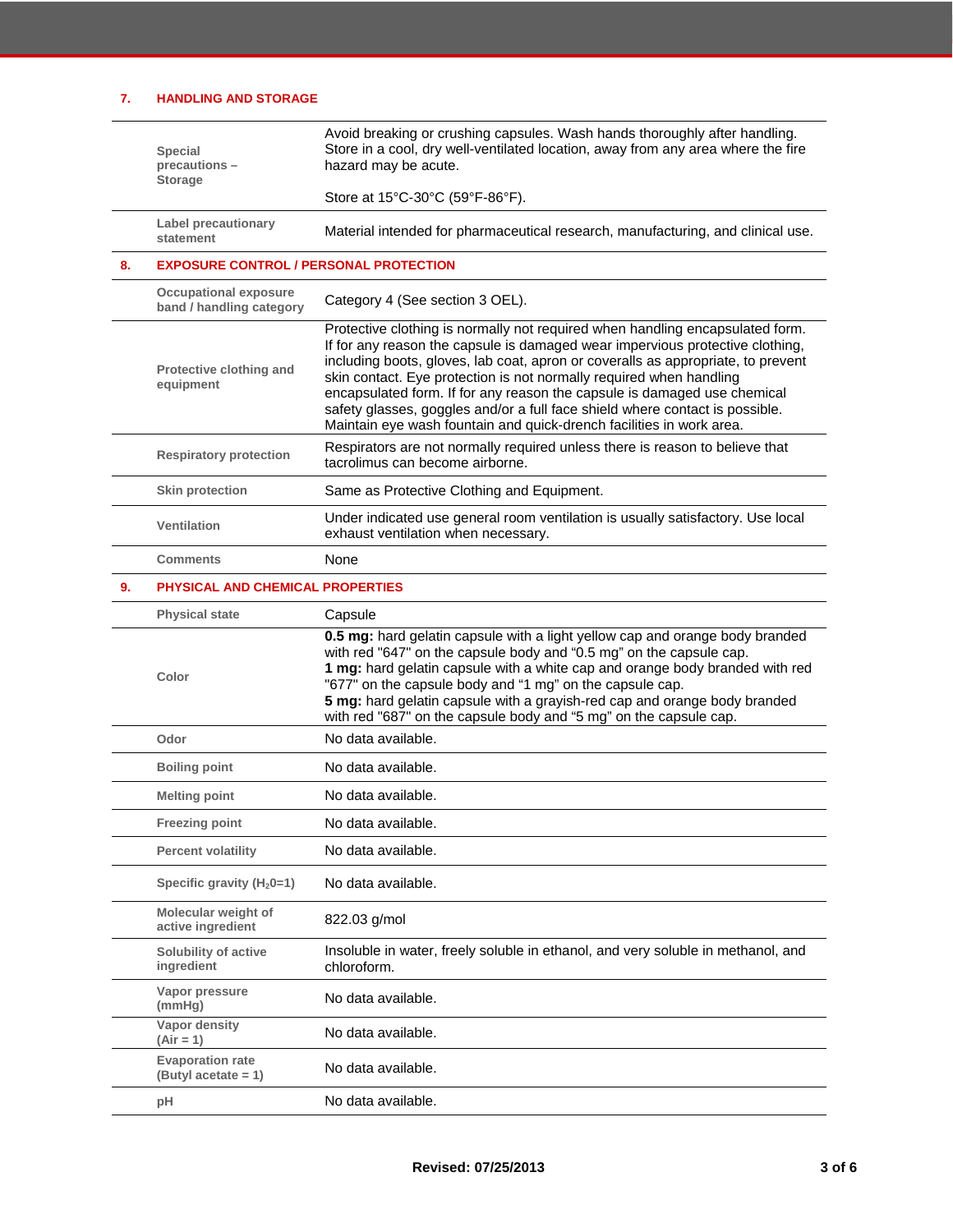| 10. | <b>STABILITY AND REACTIVITY</b>  |                                                                                                                                                                                                                                                                                                                                                                                                                                                                                                                                                                                                                                                                                                                                                                                                                                                                                                                                                                                                                                                                                                                                                                                                                                                                     |
|-----|----------------------------------|---------------------------------------------------------------------------------------------------------------------------------------------------------------------------------------------------------------------------------------------------------------------------------------------------------------------------------------------------------------------------------------------------------------------------------------------------------------------------------------------------------------------------------------------------------------------------------------------------------------------------------------------------------------------------------------------------------------------------------------------------------------------------------------------------------------------------------------------------------------------------------------------------------------------------------------------------------------------------------------------------------------------------------------------------------------------------------------------------------------------------------------------------------------------------------------------------------------------------------------------------------------------|
|     | <b>Stability</b>                 | Astagraf XL is stable if stored as directed.                                                                                                                                                                                                                                                                                                                                                                                                                                                                                                                                                                                                                                                                                                                                                                                                                                                                                                                                                                                                                                                                                                                                                                                                                        |
|     | Incompatibility                  | None known.                                                                                                                                                                                                                                                                                                                                                                                                                                                                                                                                                                                                                                                                                                                                                                                                                                                                                                                                                                                                                                                                                                                                                                                                                                                         |
| 11. | <b>TOXICOLOGICAL INFORMATION</b> |                                                                                                                                                                                                                                                                                                                                                                                                                                                                                                                                                                                                                                                                                                                                                                                                                                                                                                                                                                                                                                                                                                                                                                                                                                                                     |
|     | <b>Acute toxicity</b>            | In single dose rat studies, the LD <sub>50</sub> for male and female rats following oral<br>administration was 134 and 194 mg/kg, respectively. In single dose intravenous<br>studies, the LD <sub>50</sub> for male and female rats were 57 and 23.6 mg/kg,<br>respectively.                                                                                                                                                                                                                                                                                                                                                                                                                                                                                                                                                                                                                                                                                                                                                                                                                                                                                                                                                                                       |
|     | <b>Repeated dose toxicity</b>    | The primary target organs of tacrolimus toxicity in rats and baboons were the<br>pancreas, thymus, lymph nodes and spleen; in rats, the kidneys were also<br>affected. In 52-week repeated dose oral toxicity studies, the NOAEL for rats<br>was 0.15 mg/kg/day, while for baboons the NOAEL was 1.0 mg/kg/day.                                                                                                                                                                                                                                                                                                                                                                                                                                                                                                                                                                                                                                                                                                                                                                                                                                                                                                                                                     |
|     | Carcinogenicity                  | Carcinogenicity studies were carried out in male and female rats and mice.<br>In the 80-week mouse study and in the 104-week rat study no relationship of<br>tumor incidence to tacrolimus dosage was found. The highest doses used in<br>the mouse and rat studies were $0.8 - 2.5$ times (mice) and $3.5 -$<br>7.1 times (rats) the recommended clinical dose range of $0.1 - 0.2$ mg/kg/day<br>when corrected for body surface area.                                                                                                                                                                                                                                                                                                                                                                                                                                                                                                                                                                                                                                                                                                                                                                                                                             |
|     |                                  | In a 104 week dermal carcinogenicity study, topical application of 0.1%<br>tacrolimus increased the incidence of pleomorphic and undifferentiated<br>lymphoma.                                                                                                                                                                                                                                                                                                                                                                                                                                                                                                                                                                                                                                                                                                                                                                                                                                                                                                                                                                                                                                                                                                      |
|     | Genotoxicity                     | No evidence of genotoxicity was seen in bacterial (Salmonella and E. coli) or<br>mammalian (Chinese hamster lung-derived cells) in vitro assays of<br>mutagenicity, the in vitro CHO/HGPRT assay of mutagenicity, or in vivo<br>clastogenicity assays performed in mice; tacrolimus did not cause unscheduled<br>DNA synthesis in rodent hepatocytes.                                                                                                                                                                                                                                                                                                                                                                                                                                                                                                                                                                                                                                                                                                                                                                                                                                                                                                               |
|     |                                  | Tacrolimus given orally at 1.0 mg/kg (0.8 times the maximum clinical dose<br>based on body surface area) to rats, prior to and during mating was associated<br>with a higher rate of pre-implantation loss and increased numbers of<br>undelivered and nonviable pups. When given at 3.2 mg/kg (2.6 times the<br>maximum clinical dose based on body surface area), tacrolimus was<br>associated with maternal and paternal toxicity as well as reproductive toxicity<br>including marked adverse effects on estrus cycles, parturition, pup viability, and<br>pup malformations.                                                                                                                                                                                                                                                                                                                                                                                                                                                                                                                                                                                                                                                                                   |
|     | Teratogenicity/<br>Reprotoxicity | In pregnant rabbits, tacrolimus at oral doses of 0.32 and 1.0 mg/kg (0.5 and 1.6)<br>times the maximum clinical dose based on body surface area, respectively)<br>was associated with maternal toxicity as well as an increased incidence of<br>abortions. At the 1 mg/kg dose, fetal rabbits showed an increased incidence of<br>malformations (ventricular hypoplasia, interventricular septal defect, bulbous<br>aortic arch, stenosis of ductus arteriosis, interrupted ossification of vertebral<br>arch, vertebral and rib malformations, omphalocele, and gallbladder agenesis)<br>and developmental variations. In pregnant rats, tacrolimus at oral doses of 3.2<br>mg/kg (2.6 times the maximum clinical dose) was associated with maternal<br>toxicity, an increase in late resorptions, decreased numbers of live births, and<br>decreased pup weight and viability. Tacrolimus, given orally to pregnant rats<br>after organogenesis and during lactation at 1.0 and 3.2 mg/kg (0.8 and 2.6<br>times the maximum recommended clinical dose, respectively) was associated<br>with reduced pup weights and pup viability (3.2 mg/kg only); among the high<br>dose pups that died early, an increased incidence of kidney hydronephrosis<br>was observed. |
|     | <b>Local irritation</b>          | No data available.                                                                                                                                                                                                                                                                                                                                                                                                                                                                                                                                                                                                                                                                                                                                                                                                                                                                                                                                                                                                                                                                                                                                                                                                                                                  |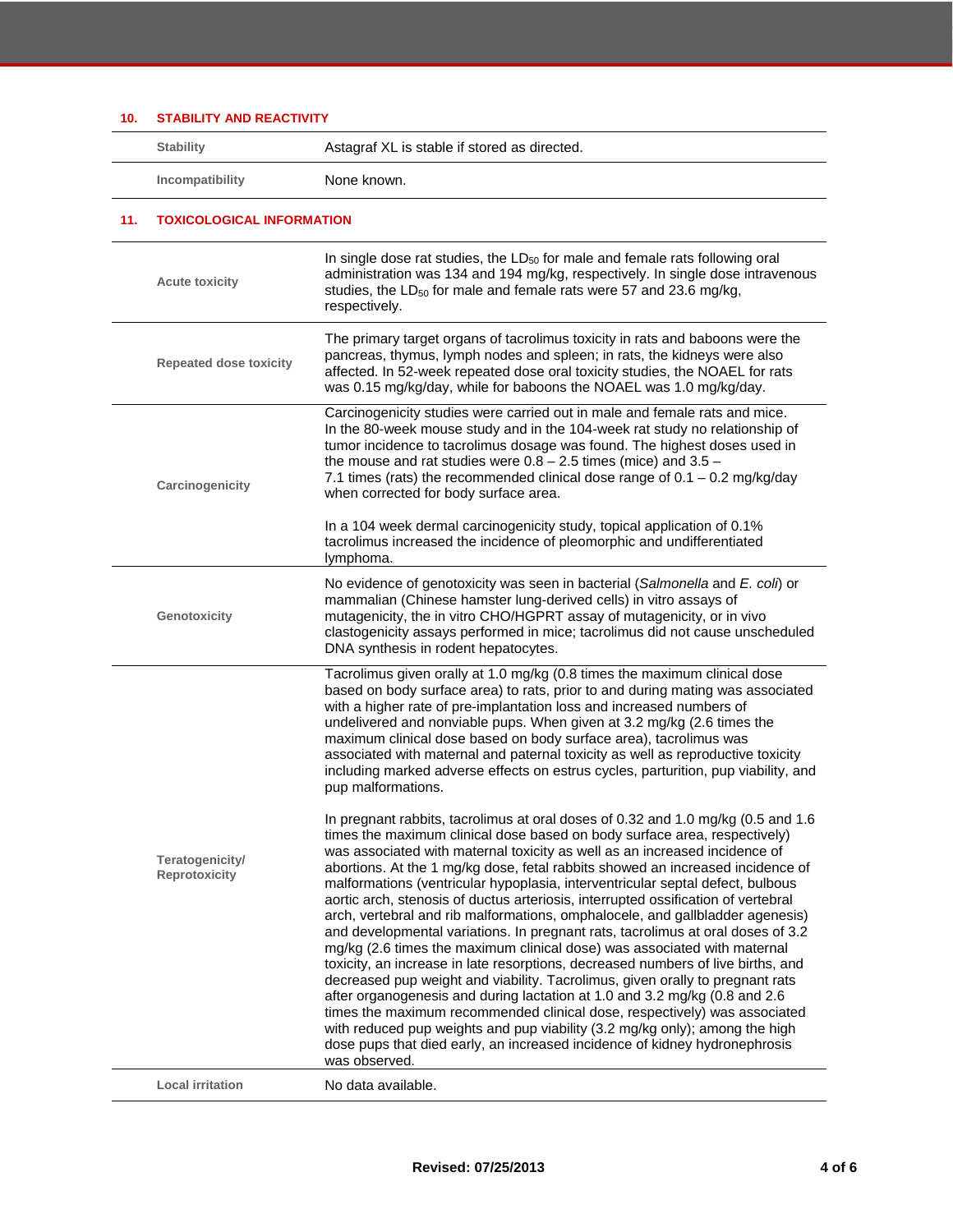#### **12. ECOLOGICAL INFORMATION**

**Environmental Fate**: When released into the soil, this material is expected to readily biodegrade. When released into the soil, this material is expected to leach into groundwater. When released into water, this material is expected to readily biodegrade. This material is not expected to significantly bioaccumulate. When released into the air, this material is not expected to precipitate to ground.

**Environmental Toxicity**: This material was tested for acute toxicity to Rainbow Trout (Oncorhynchus mykiss) according to method described in the OECD guidelines for Testing of Chemicals (1992) No. 203, "Fish acute Toxicity Test" referenced as Method C1 of Commission Directive 92/69/EEC. The 96-hour LC<sub>50</sub> was greater than 100% v/v saturated solution (equivalent to 4.8 mg test material and correspondingly the No Observed Effect Concentration was 100% v/v saturated solution.

This material was tested for acute toxicity to Daphnia Magna according to method described in the OECD guidelines for Testing of Chemicals (1984) No. 202, "Daphni Sp, Acute Immobilisation Test and Reproduction test" referenced as Method C2 of Commission Directive 92/69/EEC. The 48-hour EC<sub>50</sub> was based on nominal test concentrations greater than 64% v/v saturated solution (equivalent to 3.8 mg test material with 95% confidence limits of 43-120% v/v saturated solution (equivalent to 2.5 - 7.1 mg test material/1. The No Observed Effect Concentration was 5.6% v/v saturated solution (equivalent to 0.33 test material).

#### **13. DISPOSAL CONSIDERATIONS**

| <b>Spills</b>  | Collect material in suitable receptacles and wash contaminated area with<br>aqueous alkaline solution more than pH 12 and dispose in waste water<br>treatment.                                                                                                                                                                                              |
|----------------|-------------------------------------------------------------------------------------------------------------------------------------------------------------------------------------------------------------------------------------------------------------------------------------------------------------------------------------------------------------|
| Waste disposal | This should be handled as hazardous waste and sent to a RCRA or similar<br>approved incinerator or disposed in a RCRA approved waste facility.<br>Processing, use or contamination of this product may change the waste<br>management options. Dispose of container and unused contents in accordance<br>with all applicable federal, state and local laws. |

#### **14. TRANSPORTATION INFORMATION**

|     | DOT shipping name                    | No data available.                                                                                                                                                                                                                                                              |
|-----|--------------------------------------|---------------------------------------------------------------------------------------------------------------------------------------------------------------------------------------------------------------------------------------------------------------------------------|
|     | DOT hazard class/<br>division        | No data available.                                                                                                                                                                                                                                                              |
|     | DOT#                                 | No data available.                                                                                                                                                                                                                                                              |
|     | Packaging authorization              | No data available.                                                                                                                                                                                                                                                              |
|     | Non-bulk packaging                   | No data available.                                                                                                                                                                                                                                                              |
|     | <b>Quantity limits</b>               | No data available.                                                                                                                                                                                                                                                              |
|     | DOT packaging group                  | No data available.                                                                                                                                                                                                                                                              |
|     | <b>DOT labels</b>                    | No data available.                                                                                                                                                                                                                                                              |
|     | <b>Vessel stowage</b>                | No data available.                                                                                                                                                                                                                                                              |
| 15. | <b>REGULATORY INFORMATION</b>        |                                                                                                                                                                                                                                                                                 |
|     | <b>US TSCA</b>                       | No data available.                                                                                                                                                                                                                                                              |
|     | <b>SARA</b>                          | No data available.                                                                                                                                                                                                                                                              |
|     | <b>EU risk and safety</b><br>phrases | <b>Risk Phases:</b><br>R <sub>20</sub><br>Harmful by inhalation<br>Harmful if swallowed<br>R <sub>22</sub><br>Possible risk of irreversible effects<br>R40<br>R 63 Possible risk of harm to unborn child<br><b>Safety Phases:</b><br>S <sub>25</sub><br>Avoid contact with eyes |